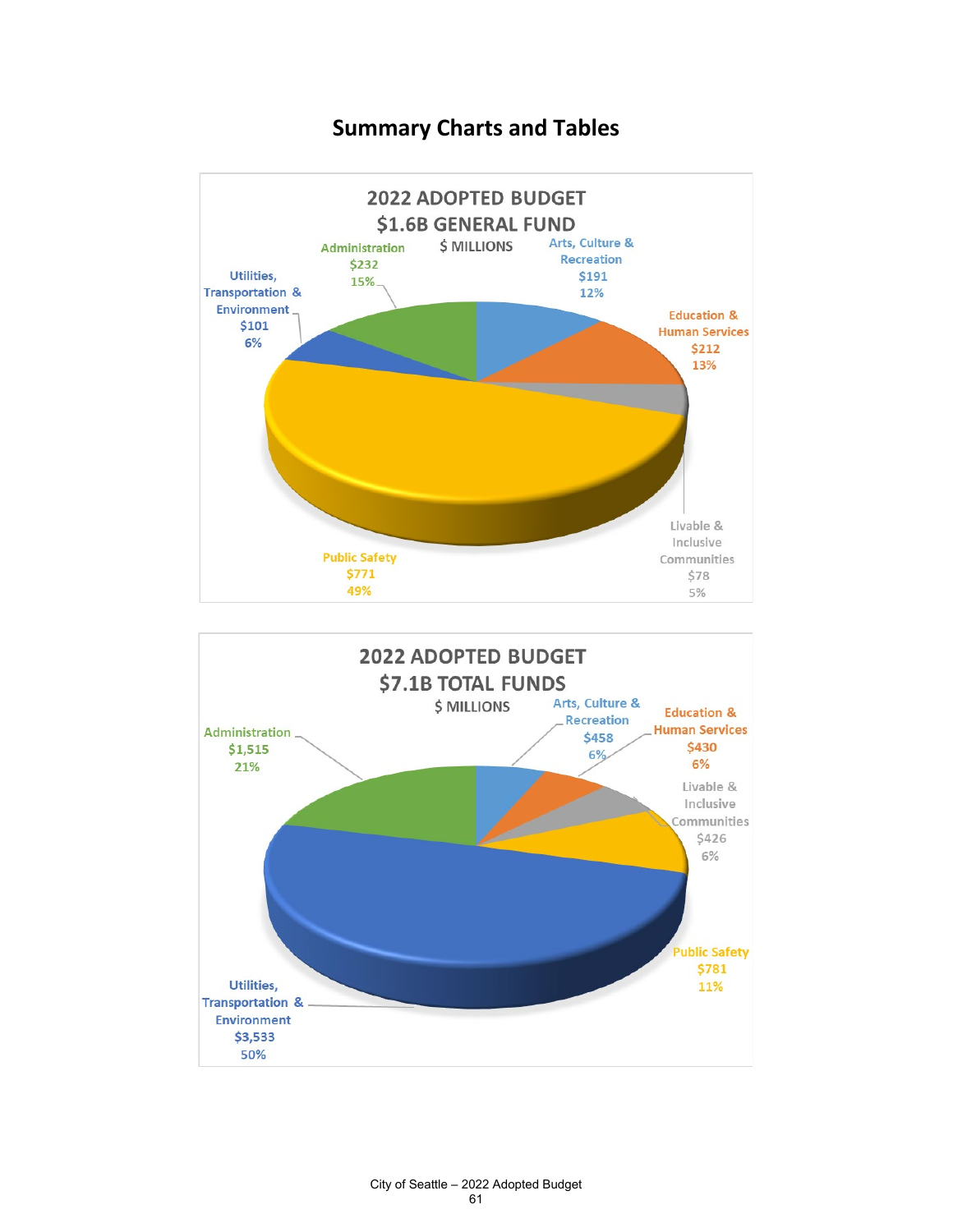# **Summary Charts and Tables**

## **Expenditure Summary**

in thousands of dollars

|                                                    | 2020 Actuals<br>General  |           | 2021 Adopted Budget<br>General |           | 2022 Adopted Budget<br>General |           |
|----------------------------------------------------|--------------------------|-----------|--------------------------------|-----------|--------------------------------|-----------|
|                                                    |                          |           |                                |           |                                |           |
|                                                    | Fund                     | All Funds | Fund                           | All Funds | Fund                           | All Funds |
| Arts, Culture & Recreation                         |                          |           |                                |           |                                |           |
| Office of Arts and Culture                         |                          | 15,483    | $\blacksquare$                 | 14,415    | 2,273                          | 21,466    |
| Seattle Center                                     | 20,811                   | 46,185    | 16,829                         | 42,800    | 15,991                         | 52,078    |
| Seattle Public Library                             | 57,001                   | 84,696    | 54,302                         | 86,912    | 62,767                         | 97,095    |
| Seattle Parks and Recreation                       | 96,805                   | 225,254   | 98,010                         | 228,816   | 109,783                        | 287,708   |
| Subtotal                                           | 174,617                  | 371,618   | 169,141                        | 372,943   | 190,814                        | 458,346   |
| <b>Education &amp; Human Services</b>              |                          |           |                                |           |                                |           |
| Department of Education and Early Learning         | 11,030                   | 90,751    | 11,403                         | 104,463   | 14,211                         | 121,421   |
| Human Services Department                          | 140,354                  | 256,938   | 174,951                        | 301,475   | 198,072                        | 308,448   |
| Subtotal                                           | 151,383                  | 347,689   | 186,354                        | 405,938   | 212,283                        | 429,869   |
| <b>Livable &amp; Inclusive Communities</b>         |                          |           |                                |           |                                |           |
| Department of Neighborhoods                        | 13,191                   | 13,192    | 14,947                         | 16,420    | 18,160                         | 21,305    |
| Office of Hearing Examiner                         | 914                      | 914       | 1,062                          | 1,062     | 1,078                          | 1,078     |
| Office for Civil Rights                            | 5,365                    | 5,365     | 6,998                          | 6,998     | 7,764                          | 7,764     |
| Office of Economic Development                     | 15,871                   | 15,987    | 14,555                         | 14,617    | 11,865                         | 26,428    |
| Office of Housing                                  | 45                       | 147,591   | 2,700                          | 84,536    | 2,824                          | 208,424   |
| Office of Immigrant and Refugee Affairs            | 13,608                   | 13,608    | 3,865                          | 3,865     | 4,760                          | 5,010     |
| Office of Labor Standards                          | 6,797                    | 6,257     | 6,276                          | 7,276     | 10,678                         | 12,131    |
| Office of Planning and Community Development       | 14,381                   | 16,243    | 12,955                         | 13,833    | 9,903                          | 32,157    |
| Seattle Department of Construction and Inspections | 7,448                    | 83,913    | 8,729                          | 99,106    | 11,052                         | 111,997   |
| Subtotal                                           | 77,620                   | 303,069   | 72,087                         | 247,713   | 78,083                         | 426,294   |
| <b>Public Safety</b>                               |                          |           |                                |           |                                |           |
| Community Safety and Communications Center         |                          |           | 17,887                         | 17,887    | 22,161                         | 22,161    |
| <b>Community Police Commission</b>                 | 1,292                    | 1,292     | 1,713                          | 1,713     | 1,871                          | 1,871     |
| Firefighter's Pension                              | 19,121                   | 20,645    | 19,099                         | 21,020    | 19,100                         | 21,922    |
| Law Department                                     | 34,020                   | 34,020    | 35,445                         | 35,445    | 38,660                         | 38,660    |
| Office of Emergency Management                     | $\overline{\phantom{a}}$ |           | 2,484                          | 2,484     | 2,913                          | 3,181     |
| Office of Inspector General for Public Safety      | 2,085                    | 2,085     | 2,979                          | 2,979     | 3,723                          | 3,723     |
| Police Relief and Pension                          | 25,877                   | 20,387    | 25,859                         | 26,652    | 22,500                         | 26,680    |
| Seattle Fire Department                            | 257,999                  | 258,016   | 249,339                        | 249,339   | 267,182                        | 267,182   |
| Seattle Municipal Court                            | 36,382                   | 36,382    | 38,377                         | 38,377    | 40,001                         | 40,001    |
| Seattle Police Department                          | 401,051                  | 402,272   | 360,858                        | 362,989   | 353,352                        | 355,487   |
| Subtotal                                           | 777,827                  | 775,098   | 754,041                        | 758,885   | 771,462                        | 780,868   |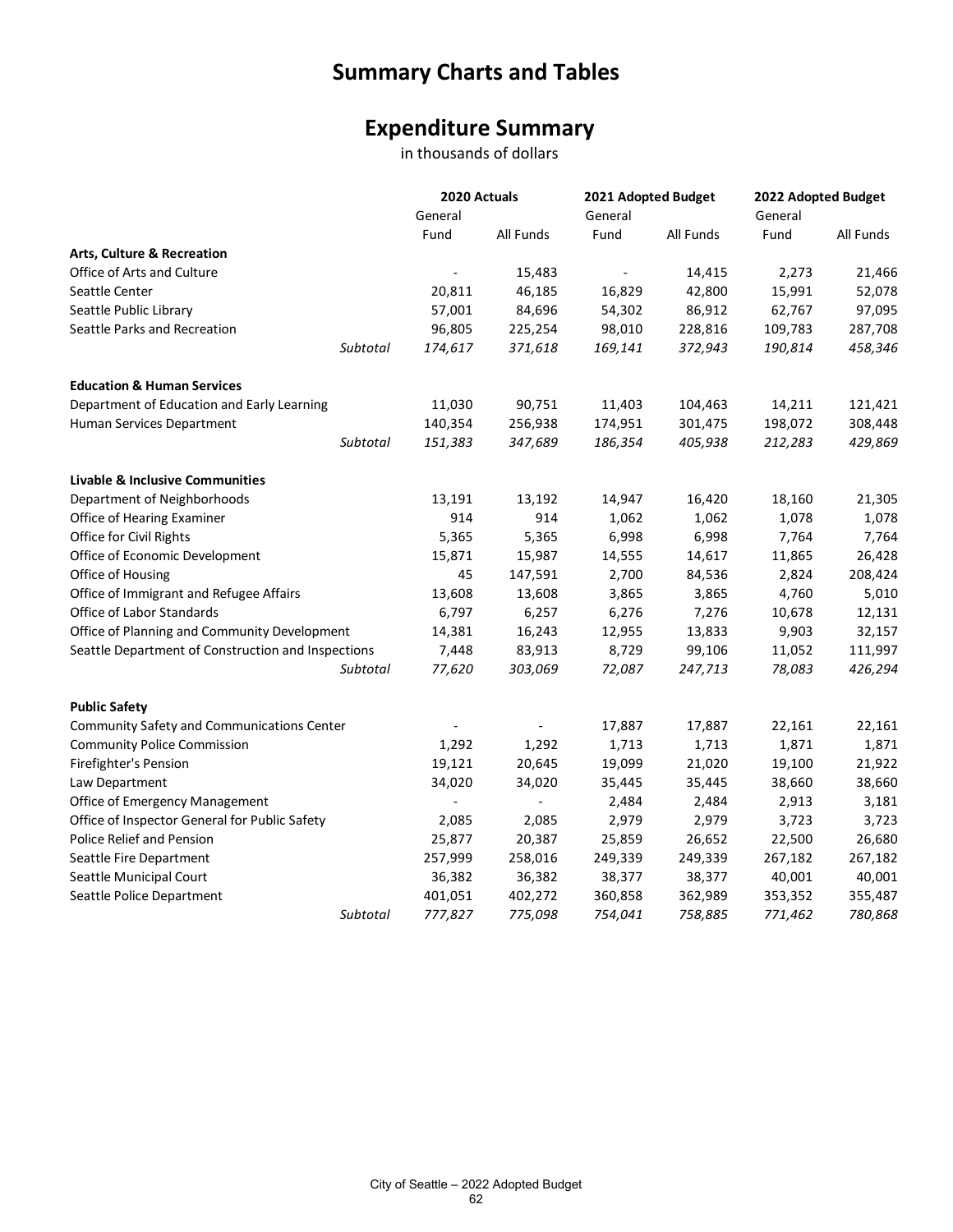### **Summary Charts and Tables**

| <b>Utilities, Transportation &amp; Environment</b> |          |           |           |                          |           |           |           |
|----------------------------------------------------|----------|-----------|-----------|--------------------------|-----------|-----------|-----------|
| Office of Sustainability and Environment           |          | 19,943    | 30,325    | 10,385                   | 16,315    | 7,648     | 17,923    |
| Seattle City Light                                 |          |           | 1,276,183 |                          | 1,357,757 | 160       | 1,465,690 |
| Seattle Department of Transportation               |          | 32,555    | 600,193   | 56,657                   | 636,630   | 68,987    | 731,168   |
| <b>Seattle Public Utilities</b>                    |          | 13,055    | 1,109,627 | 20,799                   | 1,399,444 | 23,918    | 1,318,643 |
|                                                    | Subtotal | 65,553    | 3,016,328 | 87,841                   | 3,410,147 | 100,713   | 3,533,423 |
| Administration                                     |          |           |           |                          |           |           |           |
| Office of the City Auditor                         |          | 2,656     | 3,106     | 2,020                    | 2,520     | 2,142     | 2,142     |
| City Budget Office                                 |          | 7,782     | 7,782     | 7,145                    | 7,145     | 7,613     | 11,436    |
| <b>Civil Service Commissions</b>                   |          | 507       | 507       | 523                      | 523       | 602       | 602       |
| <b>Ethics and Elections Commission</b>             |          | 957       | 1,601     | 1,050                    | 9,468     | 1,298     | 2,166     |
| Office of Economic and Revenue Forecasts           |          |           |           |                          |           | 635       | 635       |
| Finance and Administrative Services*               |          | 52,868    | 334,223   | 66,642                   | 359,585   | 65,006    | 379,330   |
| Finance General**                                  |          | 98,692    | 279,185   | 208,208                  | 415,635   | 97,175    | 423,501   |
| Seattle Information Technology Department          |          |           | 266,427   | $\overline{\phantom{a}}$ | 276,560   | 2,337     | 283,661   |
| Legislative Department                             |          | 18,559    | 18,559    | 18,442                   | 18,442    | 19,910    | 19,910    |
| Office of the Mayor                                |          | 7,558     | 7,558     | 7,440                    | 7,440     | 7,638     | 7,638     |
| Office of the Employee Ombud                       |          | 708       | 708       | 733                      | 733       | 1,092     | 1,092     |
| Office of Intergovernmental Relations              |          | 3,075     | 3,075     | 2,811                    | 2,811     | 3,059     | 3,059     |
| <b>Employees' Retirement System</b>                |          |           | 249,331   |                          | 8,646     |           | 8,685     |
| Seattle Department of Human Resources              |          | 20,847    | 311,193   | 22,610                   | 335,621   | 23,434    | 370,809   |
|                                                    | Subtotal | 214,210   | 1,483,256 | 337,625                  | 1,445,129 | 231,941   | 1,514,666 |
| Total                                              |          | 1,461,210 | 6,297,058 | 1,607,088                | 6,640,756 | 1,585,297 | 7,143,467 |

\*FAS excludes the LTGO Bond and Interest Redemption Fund (20130) and Business Improvement Area funds (BIAs) which are not budgeted.

\*\*For departments that receive General Fund (GF) transfers from Finance General (FG), the GF amount is shown in the department receiving the transfer instead of FG. These departments include: the Office of Arts and Culture, Office of Labor Standards, Firefighters' Pension, Police Pension, Seattle Public Library, Seattle Information Technology Department, and Finance & Administrative Services.